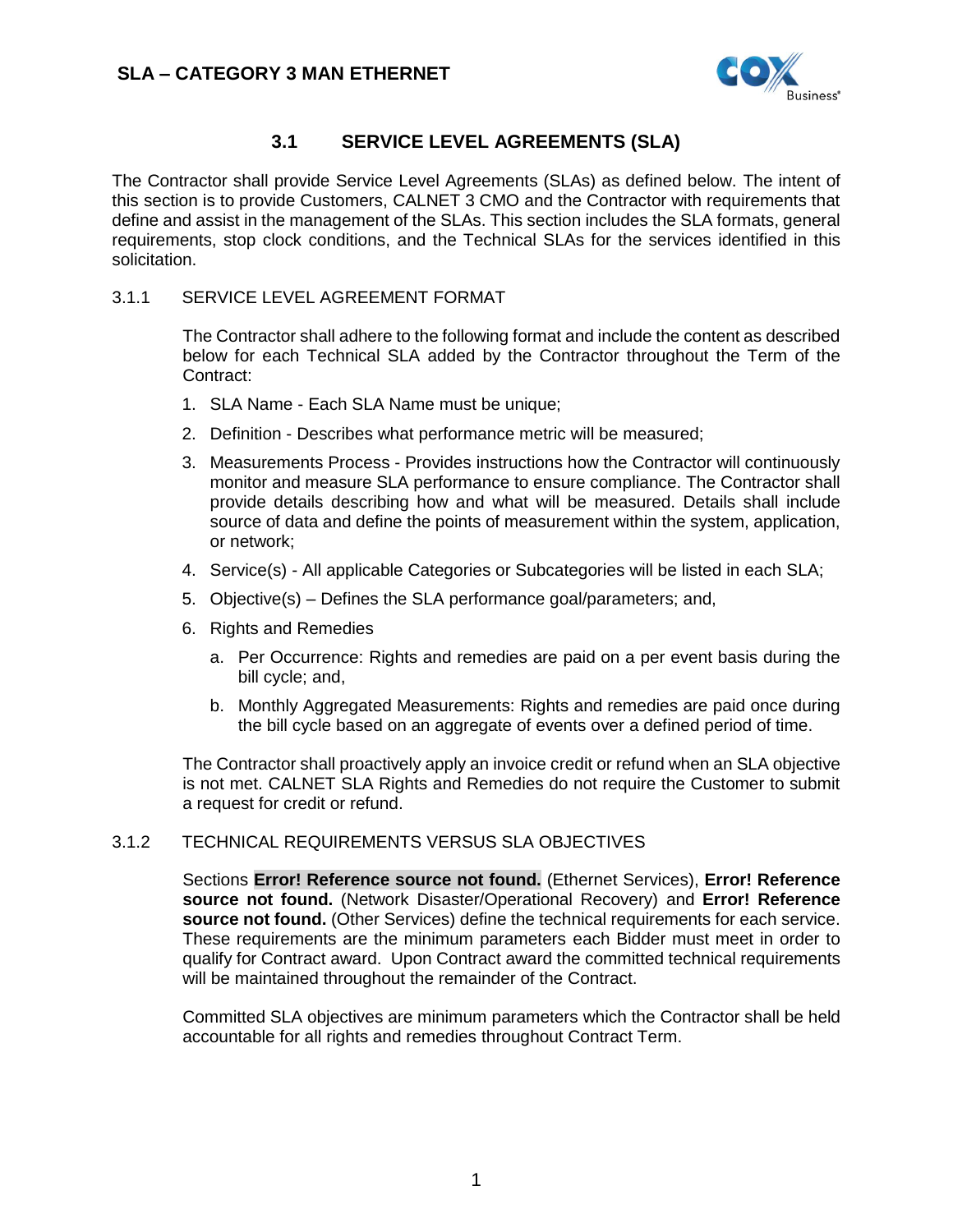

### 3.1.3 TWO METHODS OF OUTAGE REPORTING: CUSTOMER OR CONTRACTOR

There are two (2) methods in which CALNET 3 service failures or quality of service issues may be reported and Contractor trouble tickets opened: Customer reported or Contractor reported.

The first method of outage reporting results from a Customer reporting service trouble to the Contractor's Customer Service Center via phone call or opening of a trouble ticket using the on-line Trouble Ticket Reporting Tool (IFB STPD 12-001-B Refresh Business Requirements Section B.9.4).

The second method of outage reporting occurs when the Contractor opens a trouble ticket as a result of network/system alarm or other method of service failure identification. In each instance the Contractor shall open a trouble ticket using the Trouble Ticket Reporting Tool (IFB STPD 12-001-B Refresh Business Requirements Section B.9.4) and monitor and report to Customer until service is restored.

### 3.1.4 BIDDER RESPONSE TO SERVICE LEVEL AGREEMENTS

Many of the Service Level Agreements described below include multiple objective levels – Basic, Standard and Premier. **Bidders shall indicate one (1) specific objective level they are committing to for each service in space provided in the "Objective" section of each SLA description.**

#### 3.1.5 CONTRACTOR SLA MANAGEMENT PLAN

Within 90 calendar days of Contract award, the Contractor shall provide CALNET 3 CMO with a detailed SLA Management Plan that describes how the Contractor will manage the Technical SLAs for services in this IFB. The SLA Management plan shall provide processes and procedures to be implemented by the Contractor. The SLA Management Plan shall define the following:

- 1. Contractor SLA Manager and supporting staff responsibilities;
- 2. Contractor's process for measuring objectives for each SLA. The process shall explain how the Contractor will continuously monitor and measure SLA performance to ensure compliance. The Contractor shall provide details describing how and what will be measured. Details should include source of data and define the points of measurement within the system, application, or network;
- 3. Creation and delivery of SLA Reports (IFB STPD 12-001-B Refresh Business Requirements Section B.9.5). The Contractor shall include a sample report in accordance with IFB STPD 12-001-B RefreshBusiness Requirements Section B.9.5 (SLA Reports) for the following: SLA Service Performance Report (IFB STPD 12- 001-B Refresh Business Requirements Section B.9.5.1), SLA Provisioning Report (IFB STPD 12-001-B Refresh Business Requirements Section B.9.5.2), and SLA Catastrophic Outage Reports (IFB STPD 12-001-B Refresh Business Requirements Section B.9.5.3). The Contractor shall commit to a monthly due date. The reports shall be provided to the CALNET 3 CMO via the Private Oversight Website (IFB STPD 12-001-B Refresh Business Requirements Section B.9.2);
- 4. SLA invoicing credit and refund process;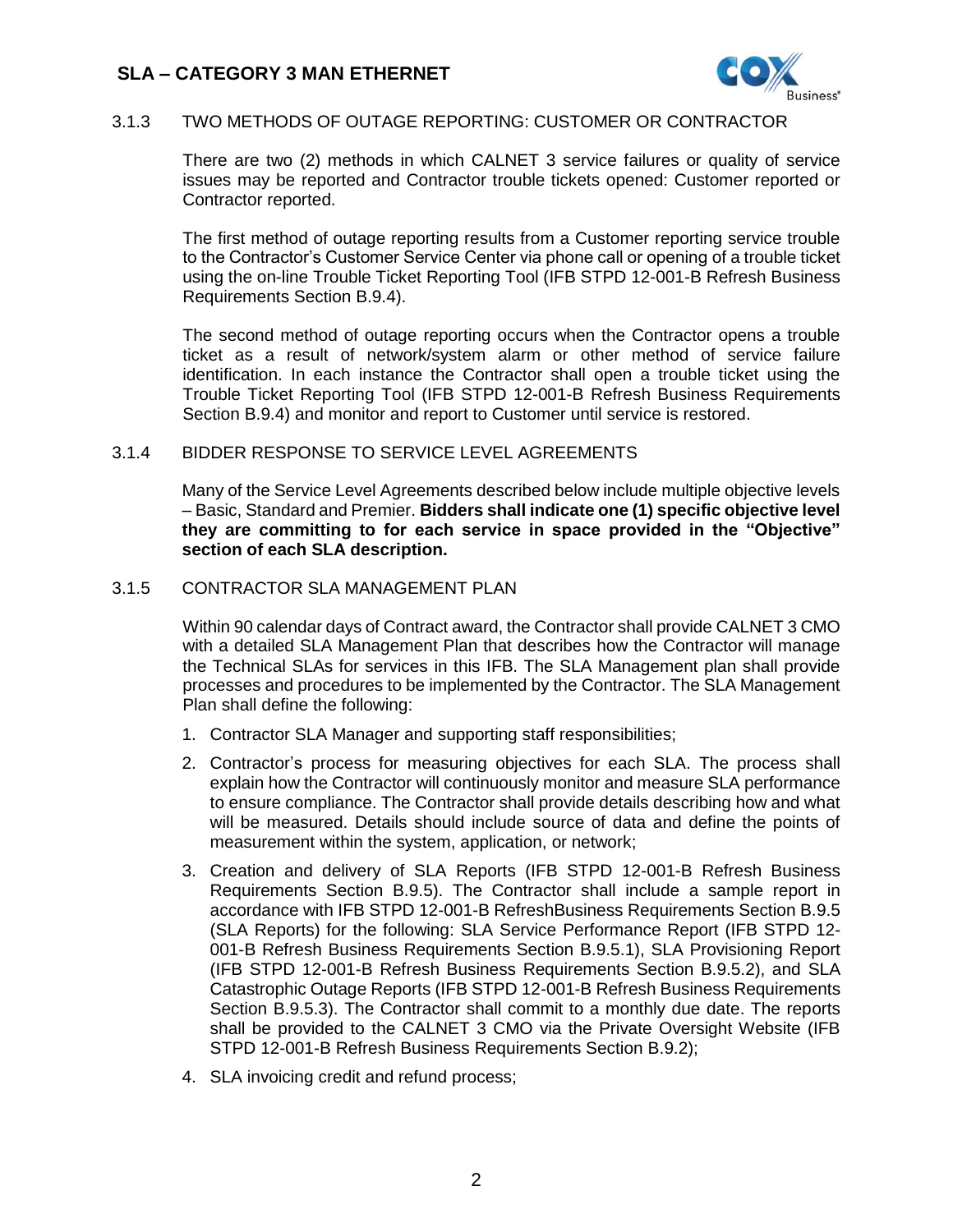

- 5. Contractor SLA problem resolution process for SLA management and SLA reporting. The Contractor shall provide a separate process for Customers and CALNET 3 CMO; and,
- 6. Contractor SLA Manager to manage all SLA compliance and reporting. The Contractor shall include SLA Manager contact information for SLA inquiries and issue resolution for Customer and CALNET 3 CMO.

#### 3.1.6 TECHNICAL SLA GENERAL REQUIREMENTS

The Contractor shall adhere to the following general requirements which apply to all CALNET 3 Technical SLAs (Section [3.1.8\)](#page-7-0):

- 1. With the exception of the Provisioning SLA, the total SLA rights and remedies for any given month shall not exceed the sum of 100 percent of the Total Monthly Recurring Charges (TMRC). Services with usage charges shall apply the Average Daily Usage Charge (ADUC) in addition to any applicable TMRC rights and remedies;
- 2. If a circuit or service fails to meet one (1) or more of the performance objectives, only the SLA with the largest monthly Rights and Remedies will be credited to the Customer, per event;
- 3. The Contractor shall apply CALNET 3 SLAs and remedies for services provided by Subcontractors and/or Affiliates;
- 4. The Definition, Measurement Process, Objectives, and Rights and Remedies shall apply to all services identified in each SLA. If a Category or Subcategory is listed in the SLA, then all services under that Category or Subcategory are covered under the SLA. Exceptions must be otherwise stated in the SLA;
- 5. TMRC rights and remedies shall include the service, option(s), and feature(s) charges;
- 6. The Contractor shall proactively and continuously monitor and measure all Technical SLA objectives;
- 7. The Contractor shall proactively credit all rights and remedies to the Customer within 60 calendar days of the trouble resolution date on the trouble ticket or within 60 calendar days of the Due Date on the Service Request for the Provisioning SLA;
- 8. To the extent that Contractor offers additional SLAs, or SLAs with more advantageous rights and/or remedies for same or similar services offered through tariffs, online service guides, or other similarly situated government contracts (Federal, State, County, City), The State will be entitled to the same rights and/or remedies therein. The Contractor shall present the SLAs to CALNET 3 CMO for possible inclusion via amendments;
- 9. The Contractor shall apply CALNET 3 SLAs and remedies to services provided in all areas the Contractor provides service and/or open to competition (as defined by the CPUC). Any SLAs and remedies negotiated between Contractor and Incumbent Local Exchange Carriers in territories closed to competition shall be passed through to the CALNET 3 Customer;
- 10. The election by CALNET 3 CMO of any SLA remedy covered by this Contract shall not exclude or limit CALNET 3 CMO's or any Customer's rights and remedies otherwise available within the Contract or at law or equity;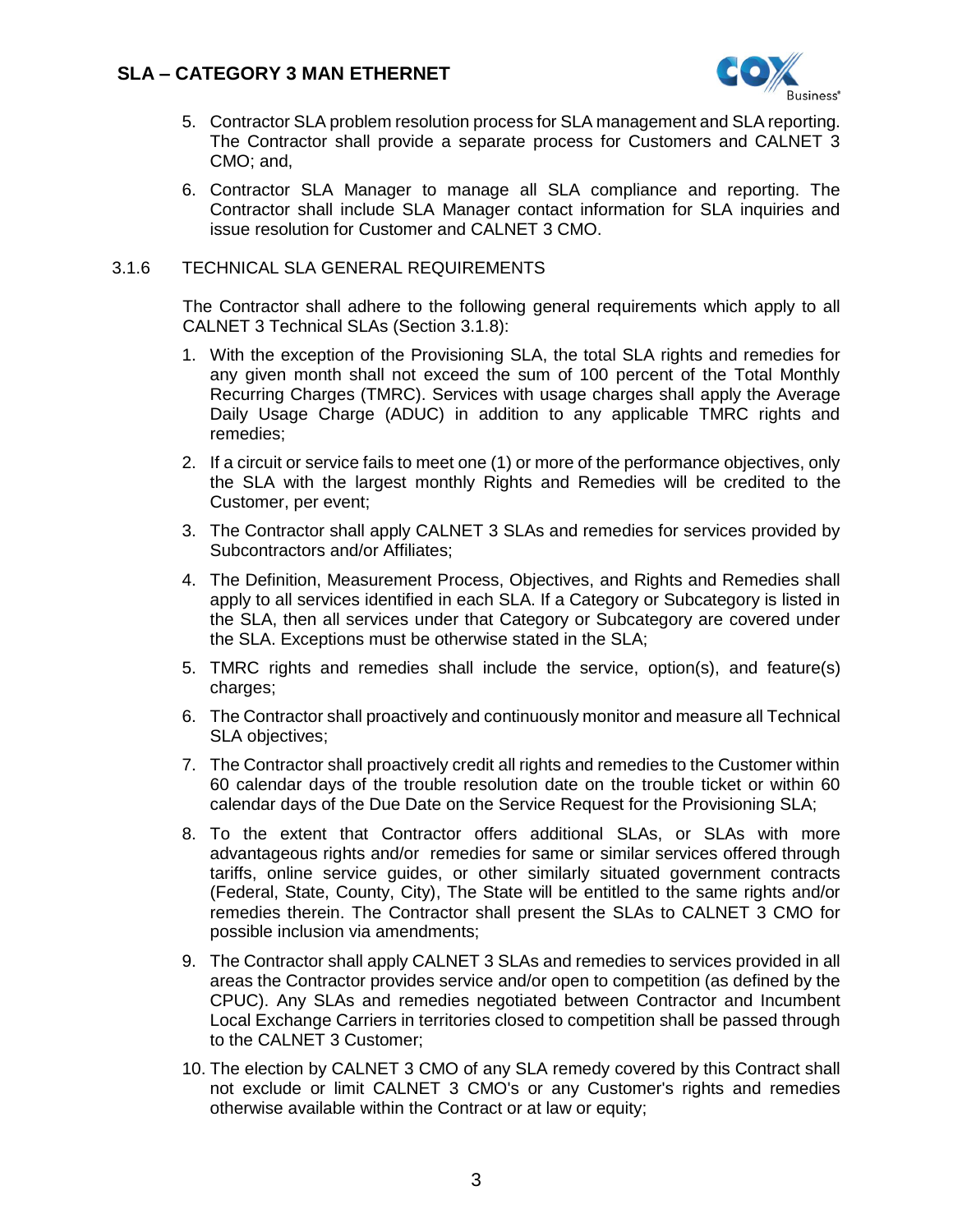

- 11. The Contractor shall apply rights and remedies when a service fails to meet the SLA objective even when backup or protected services provide Customer with continuation of services;
- 12. The Contractor shall act as the single point of contact in coordinating all entities to meet the State's needs for provisioning, maintenance, restoration and resolution of service issues or that of their Subcontractors, Affiliates or resellers under this Contract;
- 13. The Customer Escalation Process (IFB STPD 12-001-B Refresh Business Requirements Section B.3.4.2) and/or the CALNET 3 CMO Escalation Process (IFB STPD 12-001-B Refresh Business Requirements Section B.3.4.1) shall be considered an additional right and remedy if the Contractor fails to resolve service issues within the SLA objective(s);
- 14. Trouble reporting and restoration shall be provided 24x365 for CALNET 3 services;
- 15. SLAs apply 24x365 unless SLA specifies an exception;
- 16. Contractor invoices shall clearly cross reference the SLA credit to the service Circuit ID in accordance with IFB STPD 12-001-B Refresh Business Requirements Section B.5.1 (Billing and Invoicing Requirements, #14);
- 17. The Contractor shall provide a CALNET 3 SLA Manager responsible for CALNET 3 SLA compliance. The SLA Manager shall attend regular meetings and be available upon request to address CALNET 3 CMO SLA oversight, report issues, and problem resolution concerns. The CALNET 3 SLA Manager shall also coordinate SLA support for Customer SLA inquiries and issue resolution;
- 18. The Contractor shall provide Customer and CALNET 3 CMO support for SLA inquiries and issue resolution; and,
- 19. Any SLAs and remedies negotiated between Contractor and third party service provider in territories closed to competition shall be passed through to the CALNET 3 Customer.

#### <span id="page-3-0"></span>3.1.7 TROUBLE TICKET STOP CLOCK CONDITIONS

The following conditions shall be allowed to stop the trouble ticket Outage Duration for CALNET 3 Contractor trouble tickets. The Contractor shall document the trouble ticket Outage Duration using the Stop Clock Condition (SCC) listed in Tabl[e 3.1.7](#page-3-0) and include start and stop time stamps in the Contractor's Trouble Ticket Reporting Tool (IFB STPD 12-001-B Refresh Business Requirements Section B.9.4) for each application of a SCC.

Note: The Glossary (SOW Appendix A) defines term "End-User" as the "individual within an Entity that is utilizing the feature or service provided under the Contract."

Stop Clock Conditions are limited to the conditions listed in Table [3.1.7.](#page-3-0)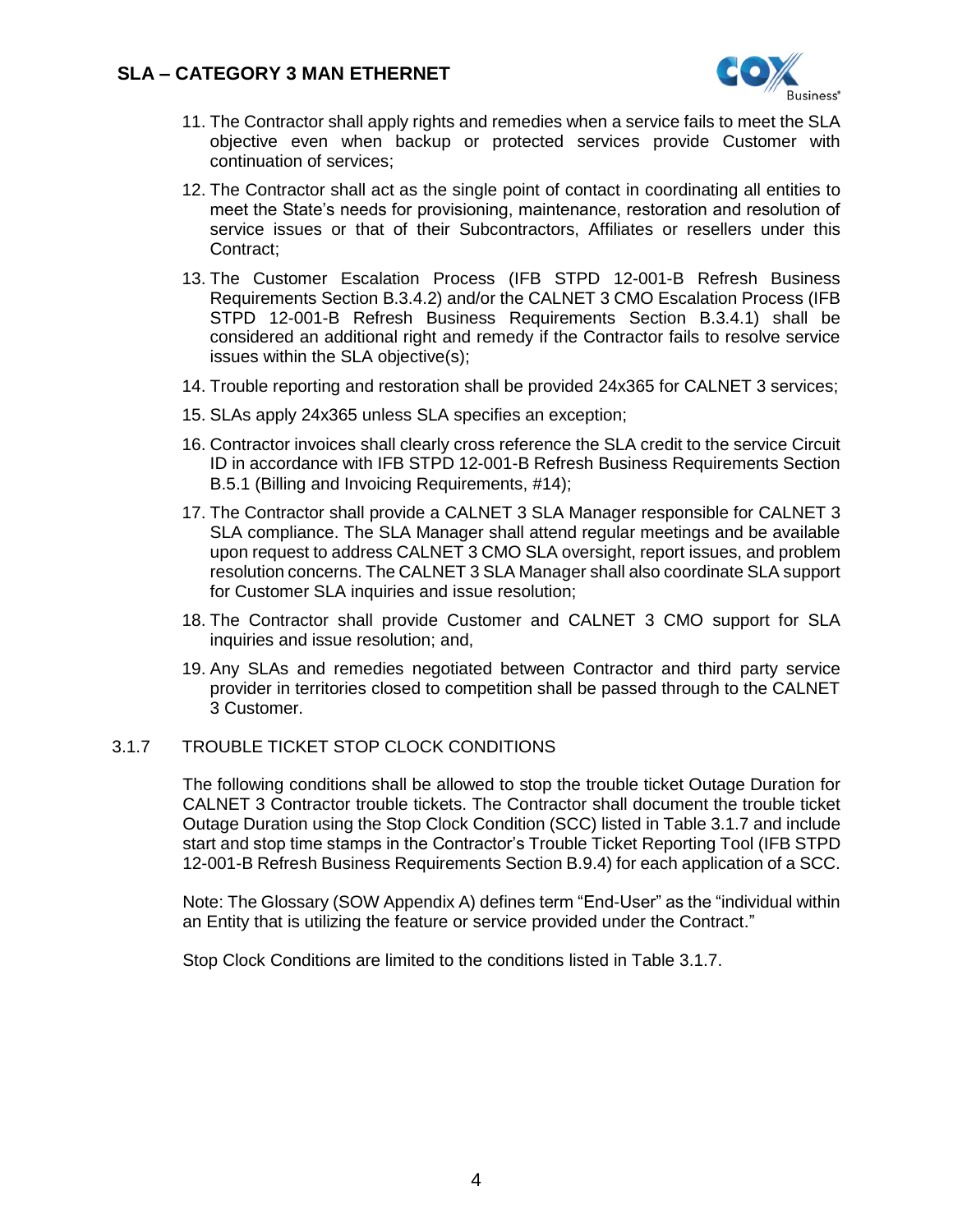

# **Table [3.1.7](#page-3-0) – Stop Clock Conditions (SCC)**

| #            | <b>Stop Clock</b><br><b>Condition (SCC)</b> | <b>SCC Definition</b>                                                                                                                                                                                                                                                                                                                                                                                                                                                              |
|--------------|---------------------------------------------|------------------------------------------------------------------------------------------------------------------------------------------------------------------------------------------------------------------------------------------------------------------------------------------------------------------------------------------------------------------------------------------------------------------------------------------------------------------------------------|
| 1            | <b>END-USER</b><br><b>REQUEST</b>           | Periods when a restoration or testing effort is delayed at the<br>specific request of the End-User. The SCC shall exist during<br>the period the Contractor was delayed, provided that the End-<br>User's request is documented and time stamped in the<br>Contractor's trouble ticket or Service Request system and<br>shows efforts are made to contact the End-User during the<br>applicable Stop Clock period.                                                                 |
| $\mathbf{2}$ | <b>OBSERVATION</b>                          | Time after a service has been restored but End-User request<br>ticket is kept open for observation. If the service is later<br>determined by the End-User to not have been restored, the<br>Stop Clock shall continue until the time the End-User notifies<br>the Contractor that the Service has not been restored.                                                                                                                                                               |
| 3            | <b>END-USER NOT</b><br><b>AVAILABLE</b>     | Time after a service has been restored but End-User is not<br>available to verify that the Service is working. If the service is<br>later determined by the End-User to not have been restored,<br>the Stop Clock shall apply only for the time period between<br>Contractor's reasonable attempt to notify the End-User that<br>Contractor believes the service has been restored and the<br>time the End-User notifies the Contractor that the Service has<br>not been restored. |
| 4            | <b>WIRING</b>                               | Restoration cannot be achieved because the problem has<br>been isolated to wiring that is not maintained by Contractor or<br>any of its Subcontractors or Affiliates. If it is later determined<br>the wiring is not the cause of failure, the SCC shall not apply.                                                                                                                                                                                                                |
| 5            | <b>POWER</b>                                | Trouble caused by a power problem outside of the<br>responsibility of the Contractor.                                                                                                                                                                                                                                                                                                                                                                                              |
| 6            | <b>FACILITIES</b>                           | Lack of building entrance Facilities or conduit structure that<br>are the End-User's responsibility to provide.                                                                                                                                                                                                                                                                                                                                                                    |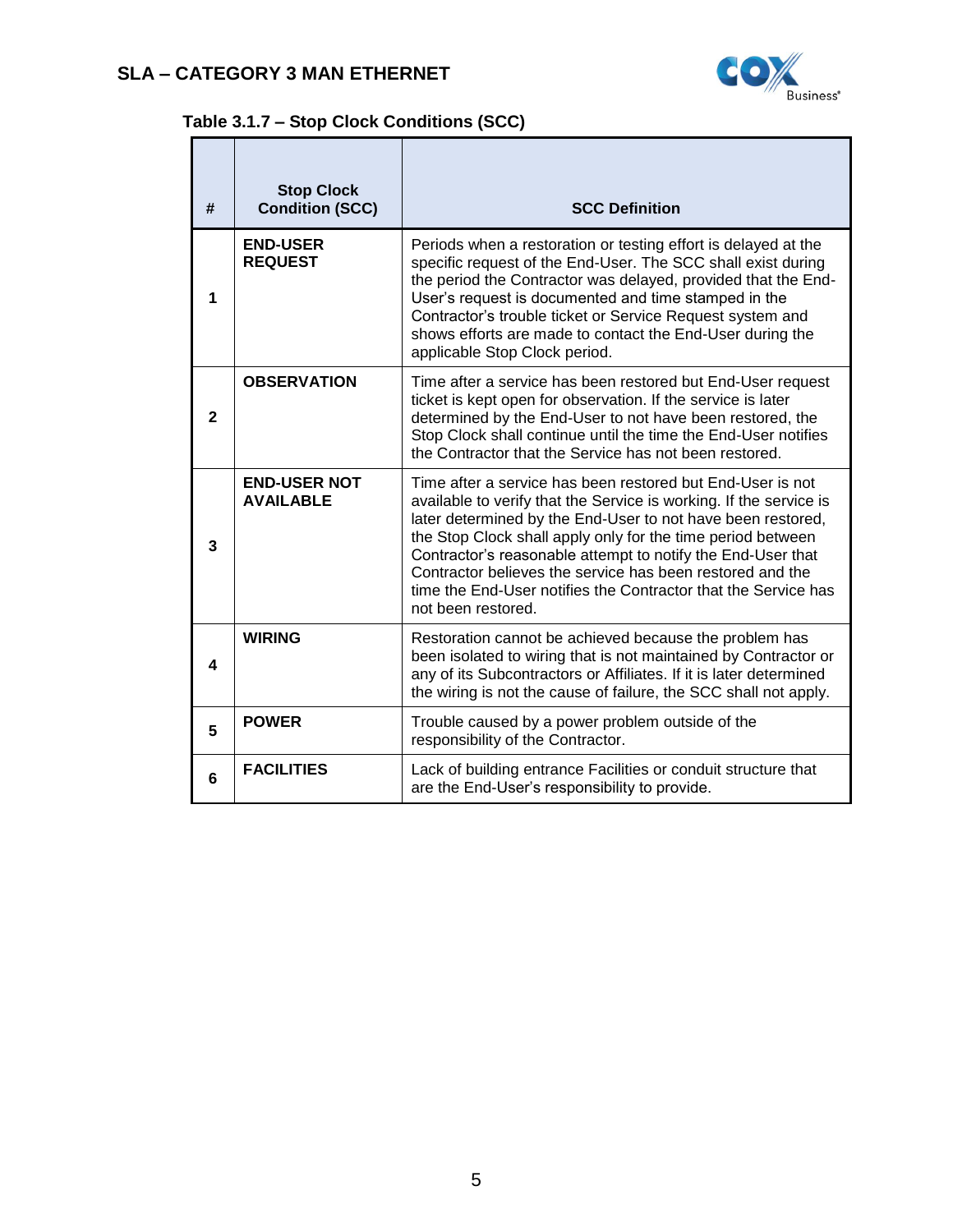

| #              | <b>Stop Clock</b><br><b>Condition (SCC)</b> | <b>SCC Definition</b>                                                                                                                                                                                                                                                                                                                                                                                                                                                                                           |  |  |  |
|----------------|---------------------------------------------|-----------------------------------------------------------------------------------------------------------------------------------------------------------------------------------------------------------------------------------------------------------------------------------------------------------------------------------------------------------------------------------------------------------------------------------------------------------------------------------------------------------------|--|--|--|
|                | <b>ACCESS</b>                               | Limited access or contact with End-User provided the<br>Contractor documents in the trouble ticket several efforts to<br>contact End-User for the following:                                                                                                                                                                                                                                                                                                                                                    |  |  |  |
|                |                                             | Access necessary to correct the problem is not available<br>a.<br>because access has not been arranged by site contact or<br>End-User representative;                                                                                                                                                                                                                                                                                                                                                           |  |  |  |
|                |                                             | Site contact refuses access to technician who displays<br>b.<br>proper identification;                                                                                                                                                                                                                                                                                                                                                                                                                          |  |  |  |
| $\overline{7}$ |                                             | Customer provides incorrect site contact information<br>c.<br>which prevents access, provided that Contractor takes<br>reasonable steps to notify End-User of the improper<br>contact information and takes steps to obtain the correct<br>information; or,                                                                                                                                                                                                                                                     |  |  |  |
|                |                                             | Site has limited hours of business that directly impacts<br>d.<br>the Contractor's ability to resolve the problem.                                                                                                                                                                                                                                                                                                                                                                                              |  |  |  |
|                |                                             | If it is determined later that the cause of the problem was not<br>at the site in question, then the Access SCC shall not apply.                                                                                                                                                                                                                                                                                                                                                                                |  |  |  |
| 8              | <b>STAFF</b>                                | Any problem or delay to the extent caused by End-User's staff<br>that prevents or delays Contractor's resolution of the problem.<br>In such event, Contractor shall make a timely request to End-<br>User staff to correct the problem or delay and document in<br>trouble ticket.                                                                                                                                                                                                                              |  |  |  |
| 9              | <b>APPLICATION</b>                          | End-User software applications that interfere with repair of the<br>trouble.                                                                                                                                                                                                                                                                                                                                                                                                                                    |  |  |  |
| 10             | <b>CPE</b>                                  | Repair/replacement of Customer Premise Equipment (CPE)<br>not provided by Contractor if the problem has been isolated to<br>the CPE. If determined later that the CPE was not the cause<br>of the service outage, the CPE SCC will not apply.                                                                                                                                                                                                                                                                   |  |  |  |
| 11             | <b>NO RESPONSE</b>                          | Failure of the trouble ticket originator or responsible End-User<br>to return a call from Contractor's technician for on-line close-<br>out of trouble tickets after the Service has been restored as<br>long as Contractor can provide documentation in the trouble<br>ticket substantiating the communication from Contractor's<br>technician.                                                                                                                                                                |  |  |  |
| 12             | <b>MAINTENANCE</b>                          | An outage directly related to any properly performed<br>scheduled maintenance or upgrade scheduled for CALNET 3<br>service. Any such stop clock condition shall not extend<br>beyond the scheduled period of the maintenance or upgrade.<br>SLAs shall apply for any maintenance caused outage beyond<br>the scheduled maintenance period. Outages occurring during<br>a scheduled maintenance or upgrade period and not caused<br>by the scheduled maintenance shall not be subject to the<br>Maintenance SCC. |  |  |  |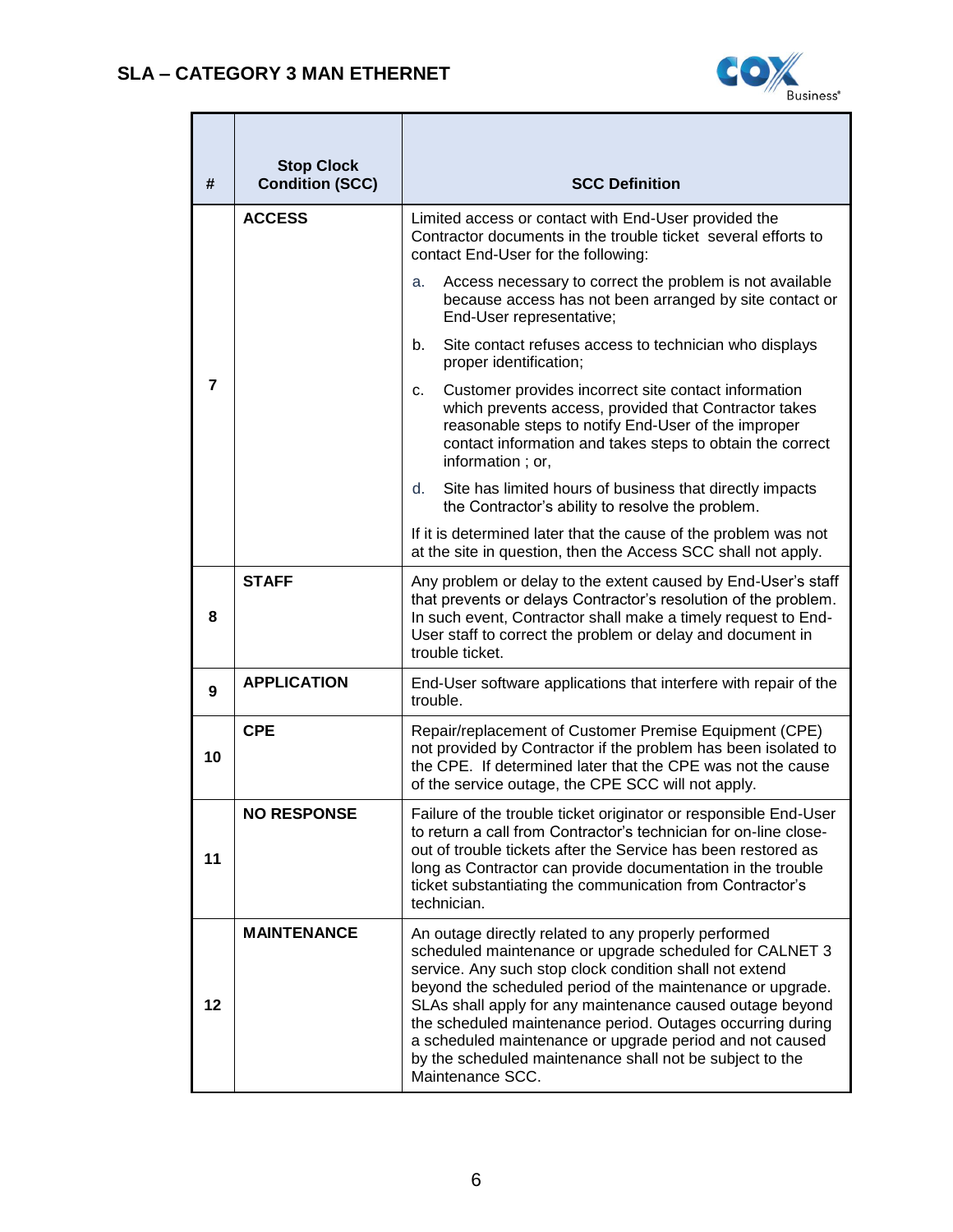

| #  | <b>Stop Clock</b><br><b>Condition (SCC)</b> | <b>SCC Definition</b>                                                                                                                                                                                                                                                                                                                                                                            |
|----|---------------------------------------------|--------------------------------------------------------------------------------------------------------------------------------------------------------------------------------------------------------------------------------------------------------------------------------------------------------------------------------------------------------------------------------------------------|
| 13 | <b>THIRD PARTY</b>                          | Any problem or delay caused by a third party not under the<br>control of Contractor, not preventable by Contractor, including,<br>at a minimum, cable cuts not caused by the<br>Contractor. Contractor's Subcontractors and Affiliates shall be<br>deemed to be under the control of Contractor with respect to<br>the equipment, services, or Facilities to be provided under this<br>Contract. |
| 14 | <b>FORCE MAJEURE</b>                        | Force Majeure events, as defined in the PMAC General<br>Provisions - Telecommunications, Section 28 (Force Majeure).                                                                                                                                                                                                                                                                             |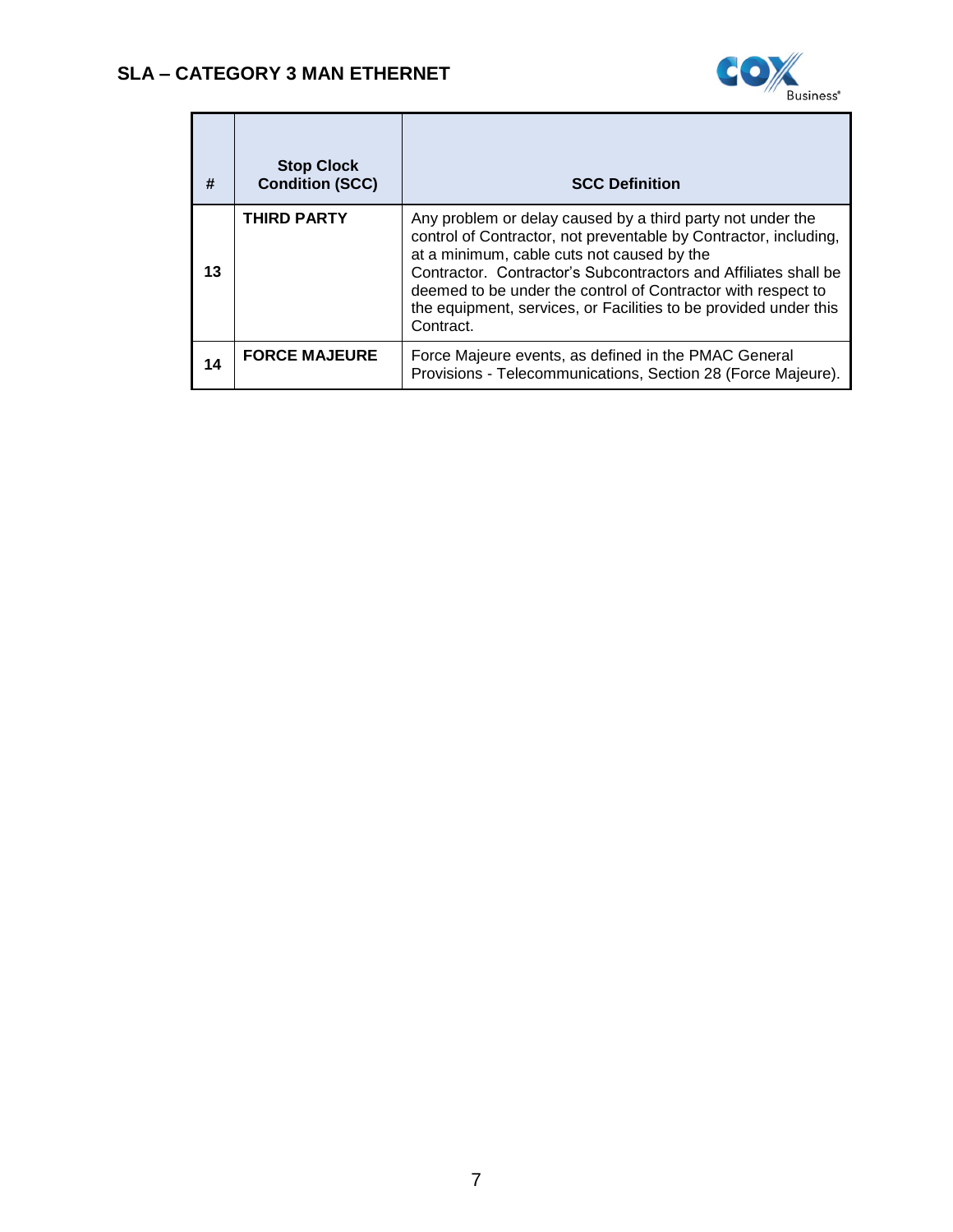

### <span id="page-7-0"></span>3.1.8 TECHNICAL SERVICE LEVEL AGREEMENTS

The Contractor shall provide and manage the following Technical SLAs.

#### 3.1.8.1 Availability (M-S)

**SLA Name:** Availability

**Definition:** The percentage of time a CALNET 3 service is fully functional and available for use each calendar month.

**Measurement Process:** The monthly Availability Percentage shall be based on the accumulative total of all Unavailable Time derived from all trouble tickets closed, for the affected service (Per Circuit ID), per calendar month. The monthly Availability Percentage equals the Scheduled Uptime per month less Unavailable Time per month divided by Scheduled Uptime per month multiplied by 100. Scheduled Uptime is 24 x number of days in the month. All Unavailable Time applied to other SLAs, which results in a remedy, will be excluded from the monthly accumulated total.

**Services:**

**MAE Service**

#### **Objective(s):**

The objective shall be based on the UNI physical interface:

|                                         | <b>Basic</b><br>(B) | <b>Standard</b><br>(S) | <b>Premier</b><br>(P) | <b>Bidders</b><br>Objective<br><b>Commitment</b><br>(B, S or P) |
|-----------------------------------------|---------------------|------------------------|-----------------------|-----------------------------------------------------------------|
| EPL and EVPL MAE<br>Service 10/100 Mbps | $\geq 99.2\%$       | $\geq 99.5\%$          | $\geq 99.9\%$         | P                                                               |
| EPL and EVPL MAE<br>Service 1Gbps       | $\geq 99.2\%$       | $\geq 99.5\%$          | $\geq 99.9\%$         | P                                                               |

|                                      | <b>Per Occurrence: N/A</b>                                                                                                                                                                                                                                                                             |
|--------------------------------------|--------------------------------------------------------------------------------------------------------------------------------------------------------------------------------------------------------------------------------------------------------------------------------------------------------|
| <b>Rights and</b><br><b>Remedies</b> | <b>Monthly Aggregated Measurements:</b><br>First month the service fails to meet the committed SLA objective shall result in a<br>15 percent rebate of the TMRC.<br>The second consecutive month the service fails to meet the committed SLA<br>objective shall result in a 30 percent rebate of TMRC. |
|                                      | Each additional consecutive month the service fails to meet the committed SLA<br>objective shall result in a 50 percent rebate of the TMRC.                                                                                                                                                            |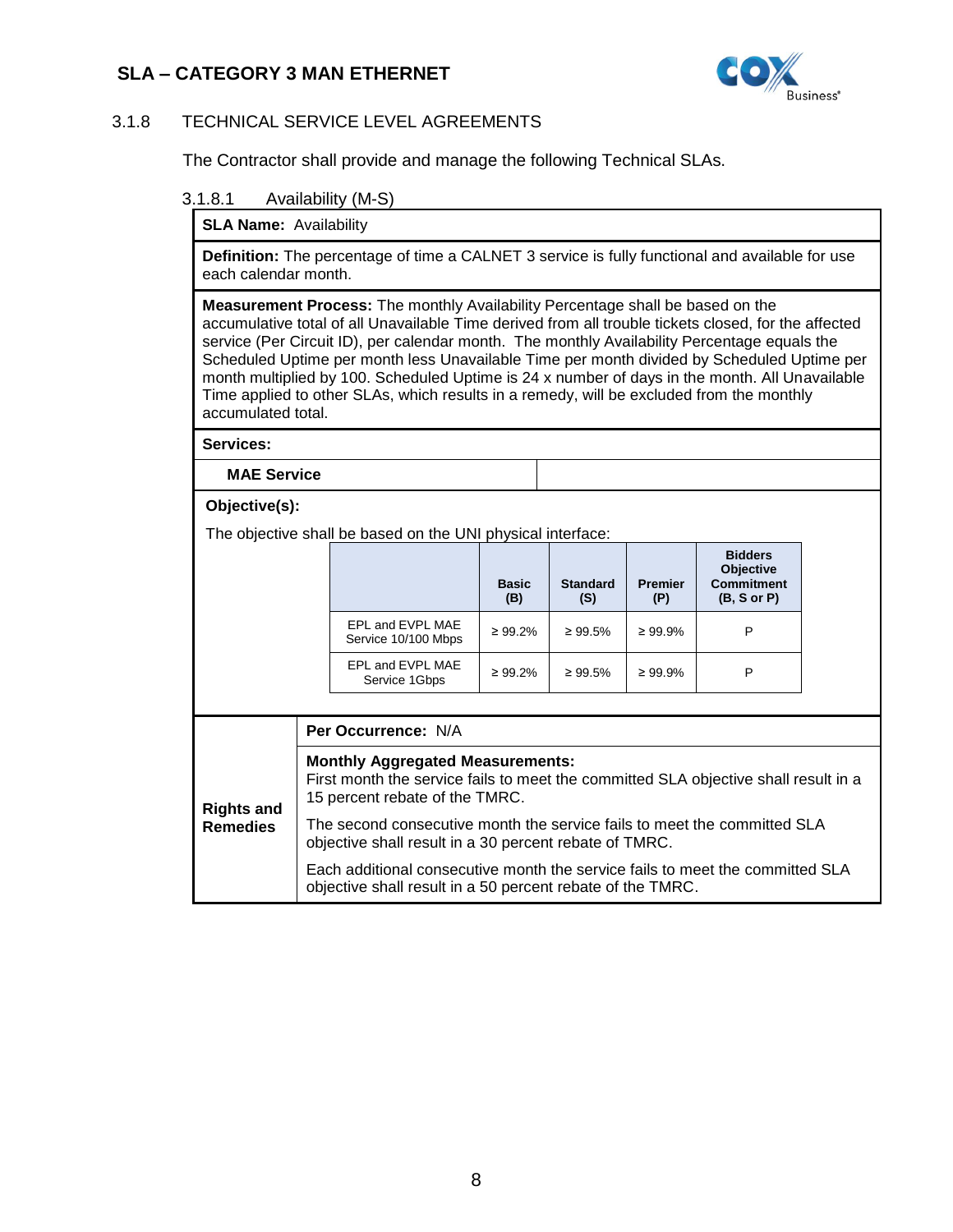

### 3.1.8.2 Catastrophic Outage 1 (CAT 1) (M-S)

**SLA Name: Catastrophic Outage 1 (CAT 1)** 

**Definition:** The total loss of service at a single address based on a common cause resulting in the failure of five (5) UNIs or any cumulative UNI failure equal to, or greater than, 10 Gbps.

**Measurement Process:** The Outage Duration begins when a network alarm is received by the Contractor from an outage-causing event or the opening of a trouble ticket by a Customer, or the Contractor, whichever occurs first. The Contractor shall open a trouble ticket for each service (Circuit ID) affected by a common cause. Each End-User service is deemed out of service from the first notification until the Contractor determines the End-User service (Circuit ID) is restored minus SCC. Any service reported by Customer as not having been restored shall have the outage time adjusted to the actual restoration time.

**Service(s):** 

MAE Service

**Objective (s):** 

The objective restoral time shall be:

|                                                                                                                                                                              |                                      | <b>Basic</b><br>(B) | <b>Standard</b><br>(S) | <b>Premier</b><br>(P) | <b>Bidders</b><br><b>Objective</b><br><b>Commitment</b><br>(B, S or P) |  |  |
|------------------------------------------------------------------------------------------------------------------------------------------------------------------------------|--------------------------------------|---------------------|------------------------|-----------------------|------------------------------------------------------------------------|--|--|
|                                                                                                                                                                              | <b>MAE Service</b>                   | $\leq$ 3 hours      | $\leq$ 2 hours         | $\leq$ 1 hour         | P                                                                      |  |  |
| <b>Per Occurrence:</b> 100 percent of the TMRC for each End-User service not<br><b>Rights and</b><br><b>Remedies</b><br>meeting the committed objective for each CAT 1 fault |                                      |                     |                        |                       |                                                                        |  |  |
|                                                                                                                                                                              | Monthly Aggregated Measurements: N/A |                     |                        |                       |                                                                        |  |  |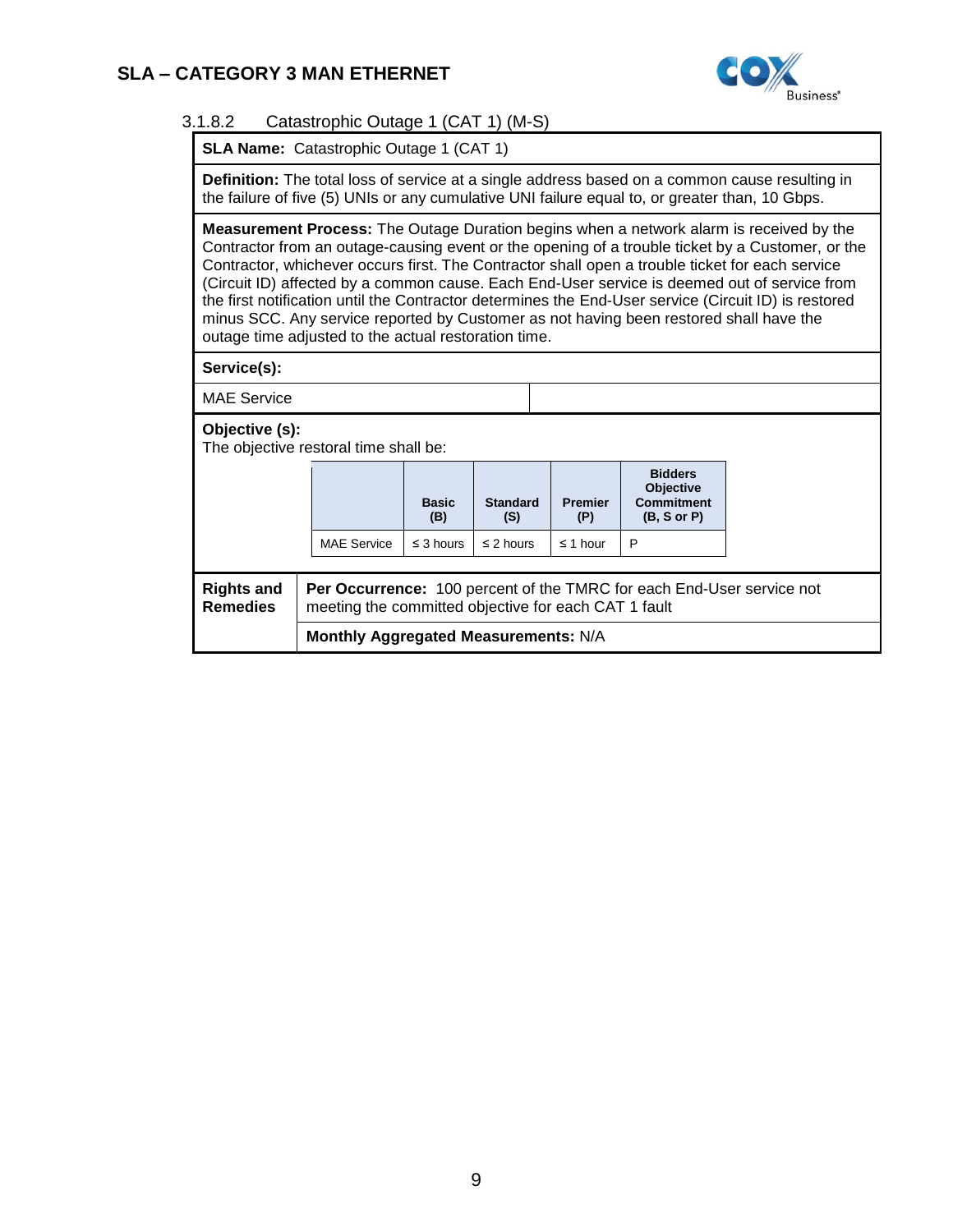

### 3.1.8.3 Catastrophic Outage 2 (CAT 2) (M-S)

**SLA Name:** Catastrophic Outage 2 (CAT 2)

**Definition:** Any service affecting failure in the Contractor's (or subcontractor's or Affiliate's) network up to and including the Provider Edge (PE) equipment.

**Measurement Process:** The Outage Duration begins when a network alarm is received by the Contractor from an outage-causing event or the opening of a trouble ticket by the Customer or Contractor, whichever occurs first. Upon notification from the Customer or network alarm, the Contractor shall compile a list for each End-User service affected by a common cause for tracking and reporting of the SLA rights and remedies. Outage Duration shall be measured on a per-End-User service (Circuit ID) basis from information recorded from the network equipment/system or Customer reported trouble ticket. Each End-User service (Circuit ID) is deemed out of service from the first notification until the Contractor determines the End-User service is restored. Any End-User service reported by the End-User/Customer as not having been restored shall have the outage time adjusted to the actual restoration time.

**Service(s):**

MAE Service

**Objective (s):** 

The objective restoral time shall be:

|                                      | The objective restoral time shall be:                                                                                         |                     |                        |                       |                                                                        |  |  |
|--------------------------------------|-------------------------------------------------------------------------------------------------------------------------------|---------------------|------------------------|-----------------------|------------------------------------------------------------------------|--|--|
|                                      |                                                                                                                               | <b>Basic</b><br>(B) | <b>Standard</b><br>(S) | <b>Premier</b><br>(P) | <b>Bidders</b><br><b>Objective</b><br><b>Commitment</b><br>(B, S or P) |  |  |
|                                      | <b>MAE Service</b>                                                                                                            | $\leq$ 1 hour       | $\leq$ 30 minutes      | $\leq$ 15 minutes     | P                                                                      |  |  |
|                                      |                                                                                                                               |                     |                        |                       |                                                                        |  |  |
| <b>Rights and</b><br><b>Remedies</b> | Per Occurrence: 100 percent of the TMRC for each End-User service not<br>meeting the committed objective for each CAT 2 fault |                     |                        |                       |                                                                        |  |  |
|                                      | Monthly Aggregated Measurements: N/A                                                                                          |                     |                        |                       |                                                                        |  |  |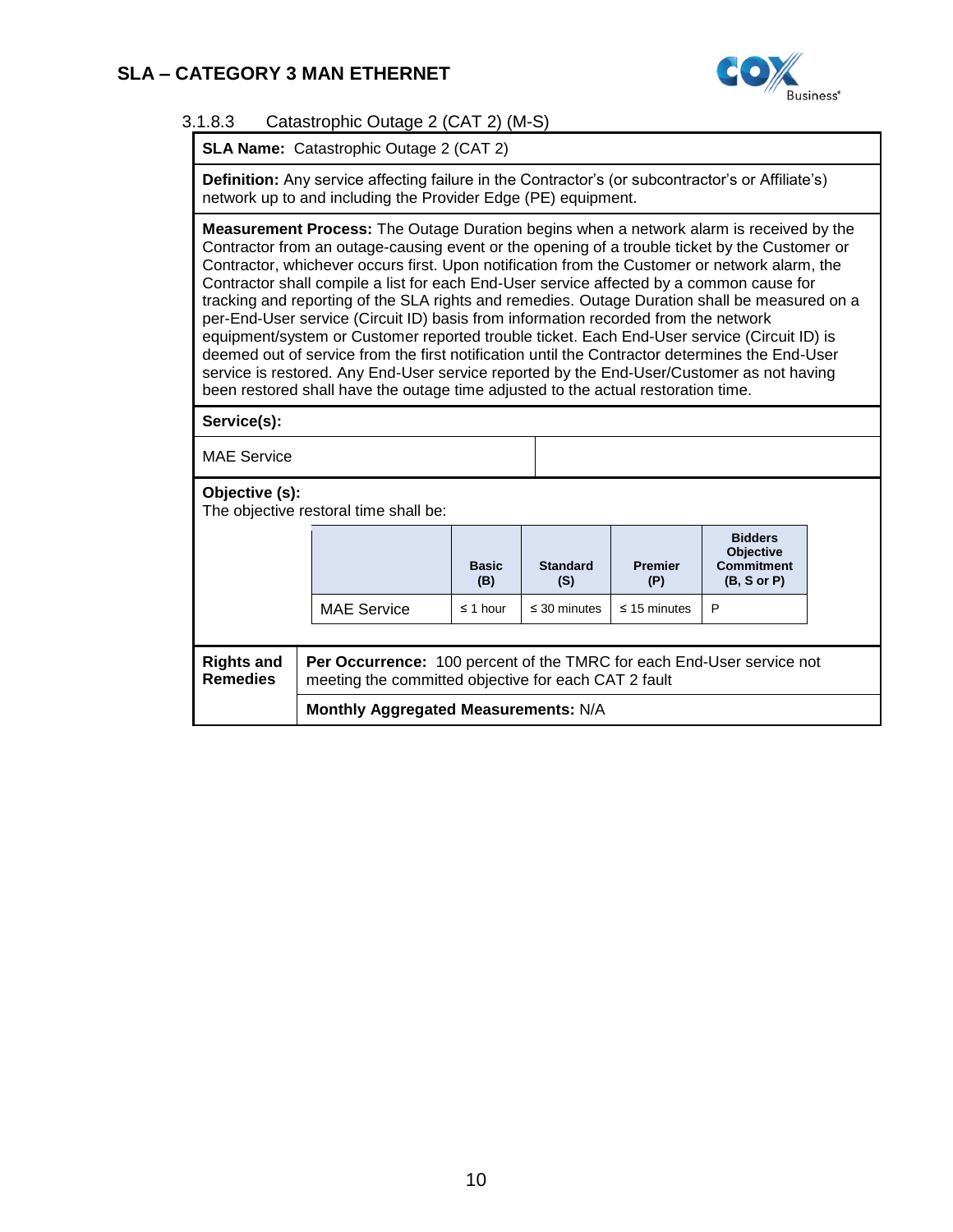

### 3.1.8.4 Catastrophic Outage 3 (CAT 3) (M-S)

**SLA Name:** Catastrophic Outage 3 (CAT 3)

**Definition:** The total loss of one (1) or more CALNET 3 services on a system wide basis.

**Measurement Process:** The Outage Duration begins when a network alarm is received by the Contractor from an outage-causing event or the opening of a trouble ticket by the Customer or Contractor, whichever occurs first. Upon notification from the Customer or network alarm, the Contractor shall compile a list for each End-User service affected by a common cause. Outage Duration shall be measured on a per-End-User service (Circuit ID) basis from information recorded from the network equipment/system or trouble ticket. Each End-User service (Circuit ID) is deemed out of service from the first notification until the Contractor determines the End-User service is restored. Any End-User service reported by the End-User/Customer as not having been restored shall have the outage time adjusted to the actual restoration time.

**Service(s):**

MAE Service

**Objectives:**

The objective restoral time shall be:

|                                      |                                      | <b>Basic</b><br>(B)                                                                                                            | <b>Standard</b><br>(S) | <b>Premier</b><br>(P) | <b>Bidders</b><br>Objective<br><b>Commitment</b><br>$(B \text{ or } P)$ |  |  |  |
|--------------------------------------|--------------------------------------|--------------------------------------------------------------------------------------------------------------------------------|------------------------|-----------------------|-------------------------------------------------------------------------|--|--|--|
|                                      | <b>MAE Service</b>                   | $\leq$ 30 minutes                                                                                                              | N/A                    | $\leq$ 15 minutes     | P                                                                       |  |  |  |
|                                      |                                      | Per Occurrence: 100 percent of the TMRC for each End-User service not<br>meeting the committed objective for each CAT 3 fault. |                        |                       |                                                                         |  |  |  |
| <b>Rights and</b><br><b>Remedies</b> | Monthly Aggregated Measurements: N/A |                                                                                                                                |                        |                       |                                                                         |  |  |  |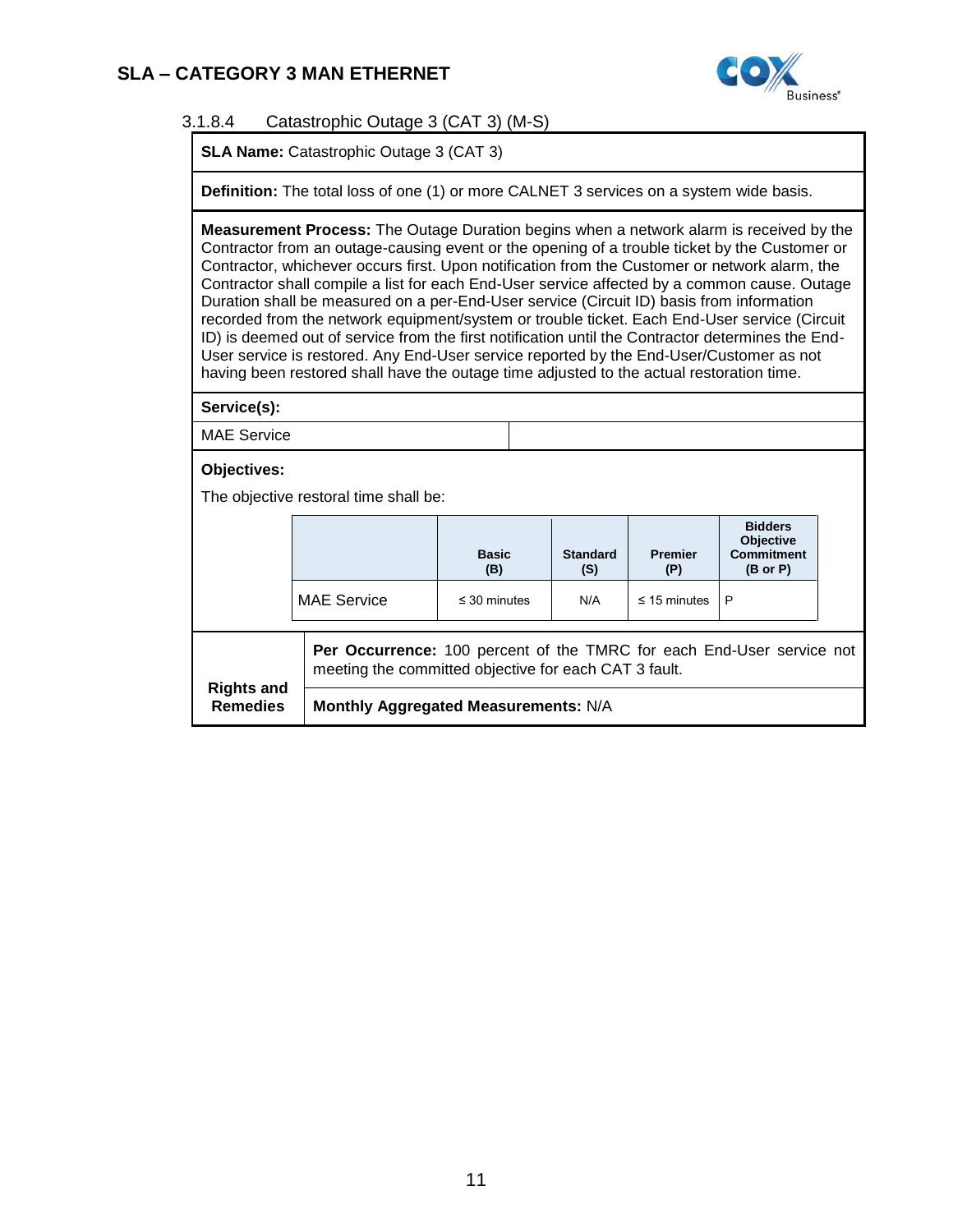

#### 3.1.8.5 Excessive Outage (M-S)

**SLA Name:** Excessive Outage

**Definition:** A service failure that remains unresolved for more than the committed objective level.

**Measurement Process:** This SLA is based on trouble ticket Unavailable Time. The circuit or service is unusable during the time the trouble ticket is reported as opened until restoration of the service, minus SCC. If Customer reports a service failure as unresolved after the closure of the trouble ticket by the Contractor, the Unavailable Time shall be adjusted to the actual restoration time.

**Service(s):**

MAE Service

#### **Objective (s):**

The Unavailable Time objective shall not exceed:

|                                      |                                                                                                                                                  | <b>Basic</b><br>(B) | <b>Standard</b><br>(S) | <b>Premier</b><br>(P) | <b>Bidders</b><br><b>Objective</b><br><b>Commitment</b><br>(B, S or P) |  |
|--------------------------------------|--------------------------------------------------------------------------------------------------------------------------------------------------|---------------------|------------------------|-----------------------|------------------------------------------------------------------------|--|
|                                      | <b>MAE Service</b>                                                                                                                               | 16 hours            | 12 hours               | 8 hours               | P                                                                      |  |
|                                      |                                                                                                                                                  |                     |                        |                       |                                                                        |  |
| <b>Rights and</b><br><b>Remedies</b> | Per Occurrence: 100 percent of the TMRC for each service (Circuit ID) out of<br>service for a period greater than the committed objective level. |                     |                        |                       |                                                                        |  |
|                                      | Upon request from the Customer or the CALNET 3 CMO, the Contractor shall<br>provide a briefing on the excessive outage restoration.              |                     |                        |                       |                                                                        |  |
|                                      | Monthly Aggregated Measurements: N/A                                                                                                             |                     |                        |                       |                                                                        |  |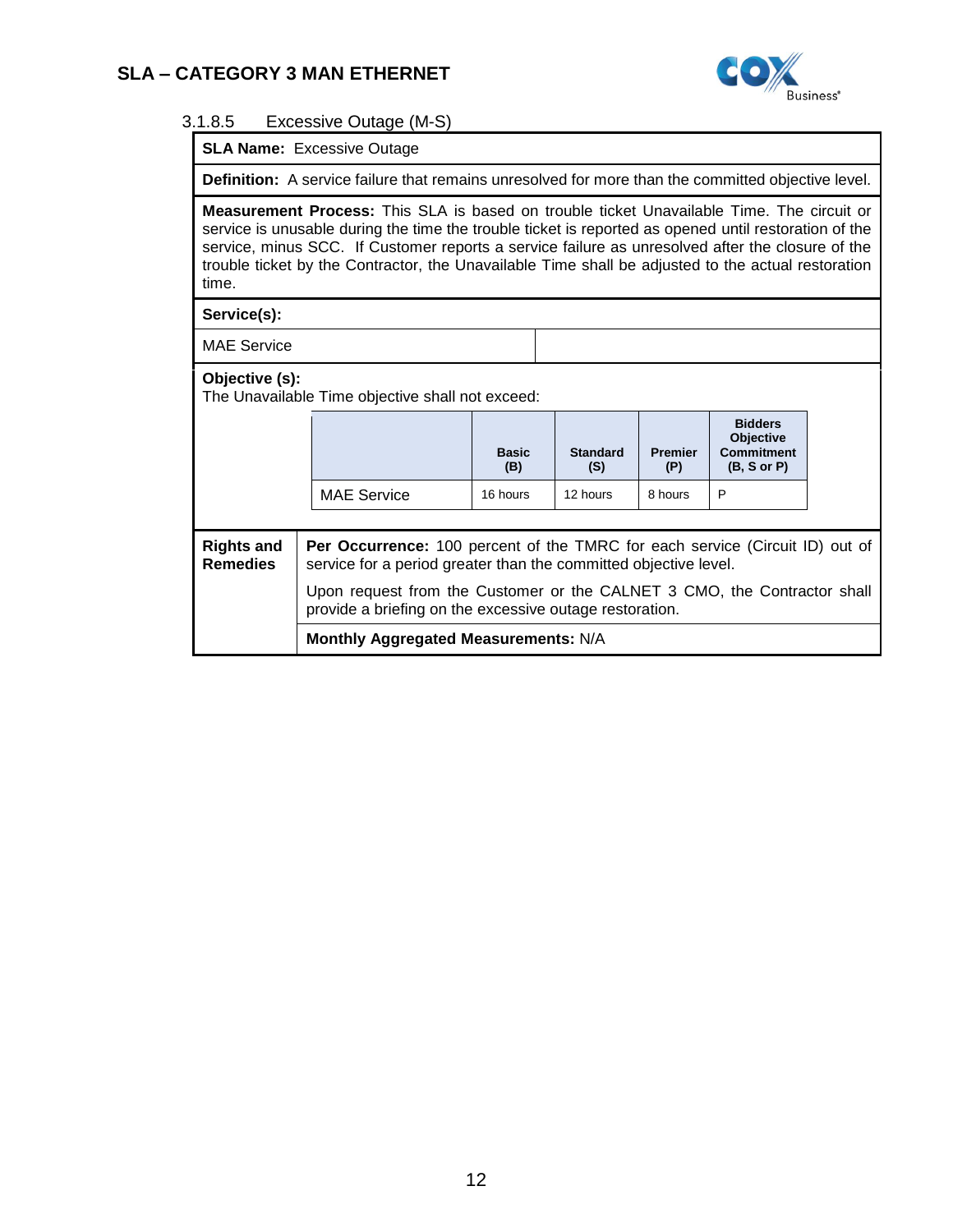

### 3.1.8.6 Notification

### **SLA Name:** Notification

**Definition:** The Contractor notification to CALNET 3 CMO and designated stakeholders in the event of a CAT 2 or CAT 3 failure, Contractor, Subcontractor or Affiliate network event, terrorist activity, threat of natural disaster, or actual natural disaster which results in a significant loss of telecommunication services to CALNET 3 End-Users or has the potential to impact services in a general or statewide area. The State understands initial information regarding the nature of the outage may be limited.

**Measurement Process:** The Contractor shall adhere to the Network Outage Response requirements (IFB STPD 12-001-B Refresh Business Requirements Section B.3.3) and notify the CALNET 3 CMO and designated stakeholders for all CAT 2 and CAT 3 Outages or for network outages resulting in a significant loss of service. Notification objectives will be based on the start time of the outage failure determined by the opening of a trouble ticket or network alarm, whichever occurs first. For events based on information such as terrorist activity or natural disaster, the Contractor shall notify CALNET 3 CMO and designated stakeholder when information is available.

**Service(s):** All Services

**Objective (s):** Within 60 minutes of the above mentioned failures' start time, the Contractor shall notify CALNET 3 CMO and designated stakeholders using a method defined in IFB STPD 12- 001-B Refresh Business Requirements Section B.3.3 (Network Outage Response).

At 60 minute intervals, updates shall be given on the above mentioned failures via the method defined in Section IFB STPD 12-001-B Refresh Business Requirements Section B.3.3 (Network Outage Response).

This objective is the same for Basic, Standard and Premier commitments.

| <b>Rights and</b> | <b>Per Occurrence: Senior Management Escalation</b> |
|-------------------|-----------------------------------------------------|
| <b>Remedies</b>   | Monthly Aggregated Measurements: N/A                |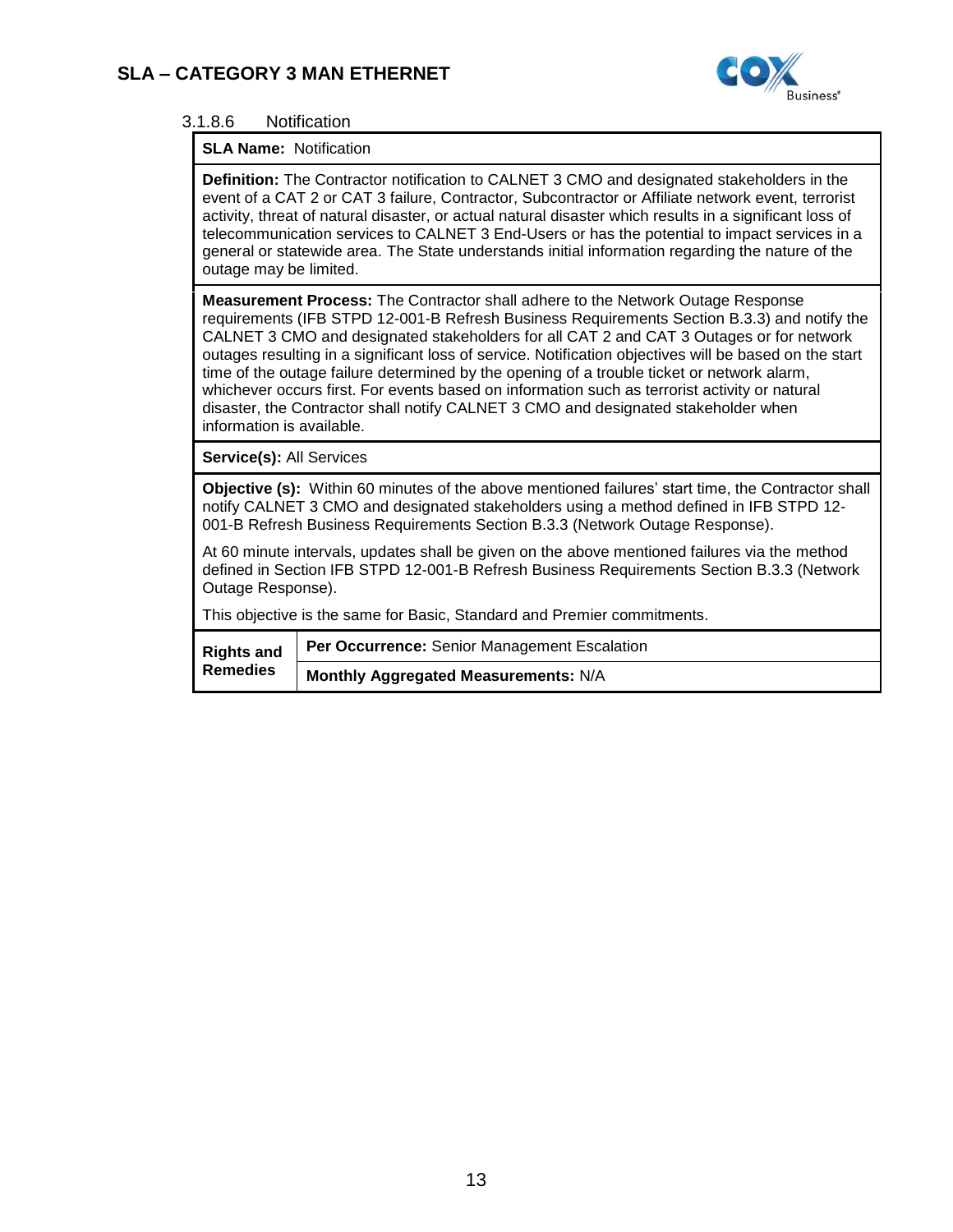

### 3.1.8.7 Latency (M-S)

#### **SLA Name:** Latency

**Definition:** Latency is the amount of time necessary for a typical Ethernet frame to traverse one way from the originating UNI, across the Contractor's, Affiliate, or Subcontractor's network, to the remote UNI(s) on each EVC identified by the Customer. **Measurement Process:** End-User/Customer is responsible for opening a trouble ticket with the Contractor's Customer Service Center (helpdesk) when the Latency exceeds the committed level. Latency shall be measured from the first bit of and Ethernet frame entering the ingress UNI to when the last bit of the same frame leaves the egress UNI. The problem requires timely verification, consistent with industry standards, by the Contractor. Tickets identified as a Latency issue shall not count in Availability or Time-to-Repair measurements unless and until the End-User reports service as unusable for its intended uses. This measurement includes the local loop transport under the control of the Contractor and any local loops acquired from a third party by the Contractor. **Service(s):** MAE Service **Objective (s):**  The Unavailable Time objective shall not exceed: **Basic (B) Standard (S) Premier (P) Bidders Objective Commitment (B, S or P)** MAE Service  $\left| \right|$   $\leq$  75ms  $\left| \right|$   $\leq$  50ms  $\left| \right|$   $\leq$  25ms  $\left| \right|$  P **Rights and Remedies Per Occurrence:** 15 percent of the TMRC for the reported service Next consecutive month to fail to meet the committed SLA objectives shall result in a 25 percent rebate of TMRC. Each additional consecutive month to fail to meet the committed SLA objective shall result in a 35 percent rebate of TMRC. **Monthly Aggregated Measurements:** N/A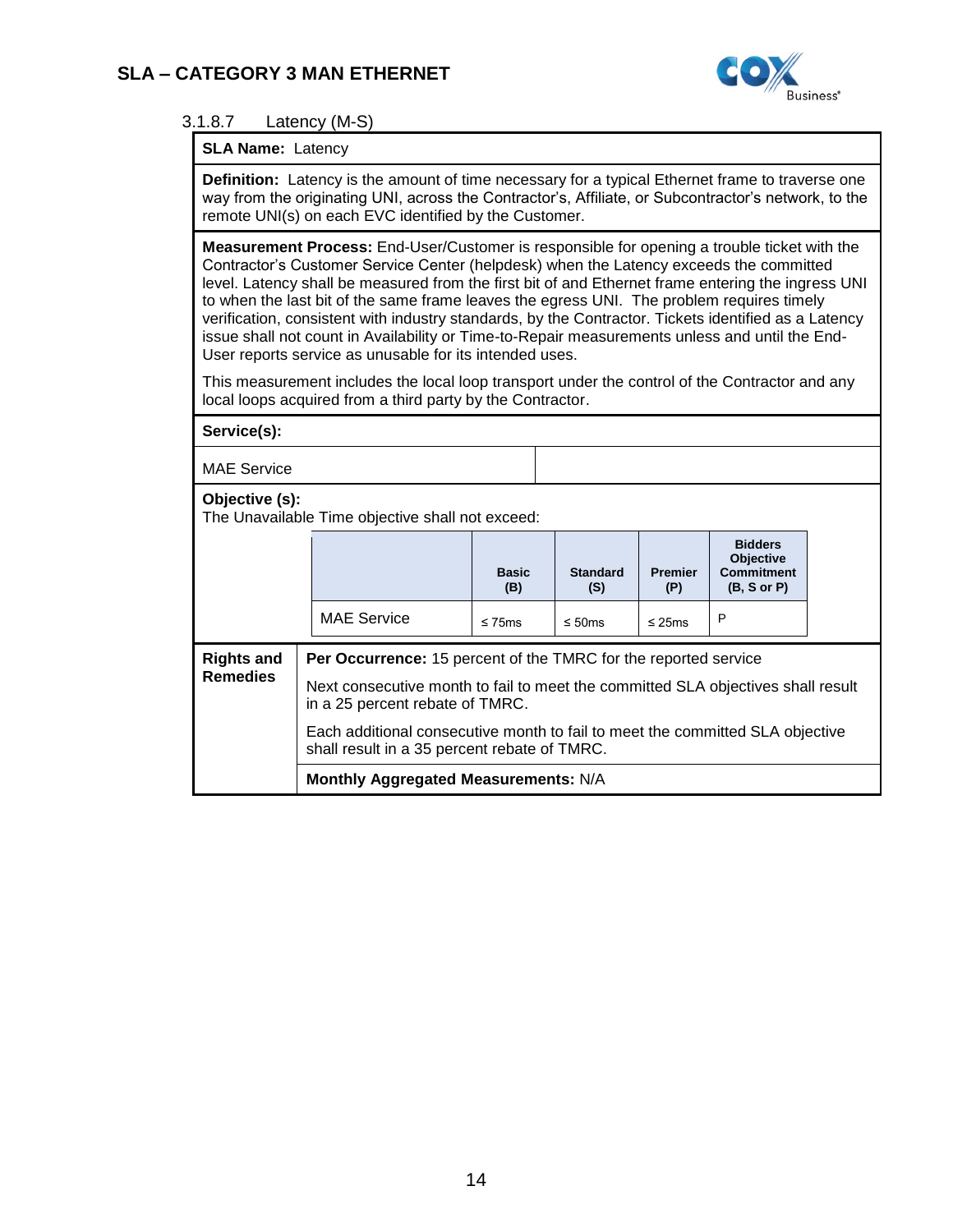

### 3.1.8.8 Packet Loss (M-S)

#### **SLA Name:** Packet Loss

**Definition:** A measurement of lost or dropped packet traveling across the Contractor's, Affiliate's or Subcontractor's network. Packet loss is the difference between the number of packets transmitted at the ingress UNI and the total number of packets received at the egress UNI.

**Measurement Process:** End-User/Customer is responsible for opening a trouble ticket with the Contractor's Customer Service Center (helpdesk) when the packet loss exceeds the committed level. The problem requires timely verification, consistent with industry standards, by the Contractor. Tickets identified as a packet loss issue shall not count in Availability or Time-to-Repair measurements unless and until the End-User reports service as unusable for its intended uses.

This measurement includes the local loop transport under the control of the Contractor and any local loops acquired from a third party by the Contractor.

| Service(s):                                                                                                                            |                                                                                                                               |                          |                            |                       |                                                                        |  |
|----------------------------------------------------------------------------------------------------------------------------------------|-------------------------------------------------------------------------------------------------------------------------------|--------------------------|----------------------------|-----------------------|------------------------------------------------------------------------|--|
| <b>MAE Service</b>                                                                                                                     |                                                                                                                               |                          |                            |                       |                                                                        |  |
| Objective (s):                                                                                                                         | The Packet Loss objective shall not exceed:                                                                                   |                          |                            |                       |                                                                        |  |
|                                                                                                                                        |                                                                                                                               | <b>Basic</b><br>(B)      | <b>Standard</b><br>(S)     | <b>Premier</b><br>(P) | <b>Bidders</b><br><b>Objective</b><br><b>Commitment</b><br>(B, S or P) |  |
|                                                                                                                                        | <b>MAE Service</b>                                                                                                            | $\leq$ 7%<br>packet loss | $\leq .5\%$<br>packet loss | ≤ .2%<br>packet loss  | P                                                                      |  |
|                                                                                                                                        |                                                                                                                               |                          |                            |                       |                                                                        |  |
| <b>Rights and</b>                                                                                                                      | <b>Per Occurrence:</b> 15 percent of the TMRC for the reported service                                                        |                          |                            |                       |                                                                        |  |
| <b>Remedies</b><br>Next consecutive month to fail to meet the committed SLA objectives shall result<br>in a 25 percent rebate of TMRC. |                                                                                                                               |                          |                            |                       |                                                                        |  |
|                                                                                                                                        | Each additional consecutive month to fail to meet the committed SLA objective<br>shall result in a 35 percent rebate of TMRC. |                          |                            |                       |                                                                        |  |
|                                                                                                                                        | Monthly Aggregated Measurements: N/A                                                                                          |                          |                            |                       |                                                                        |  |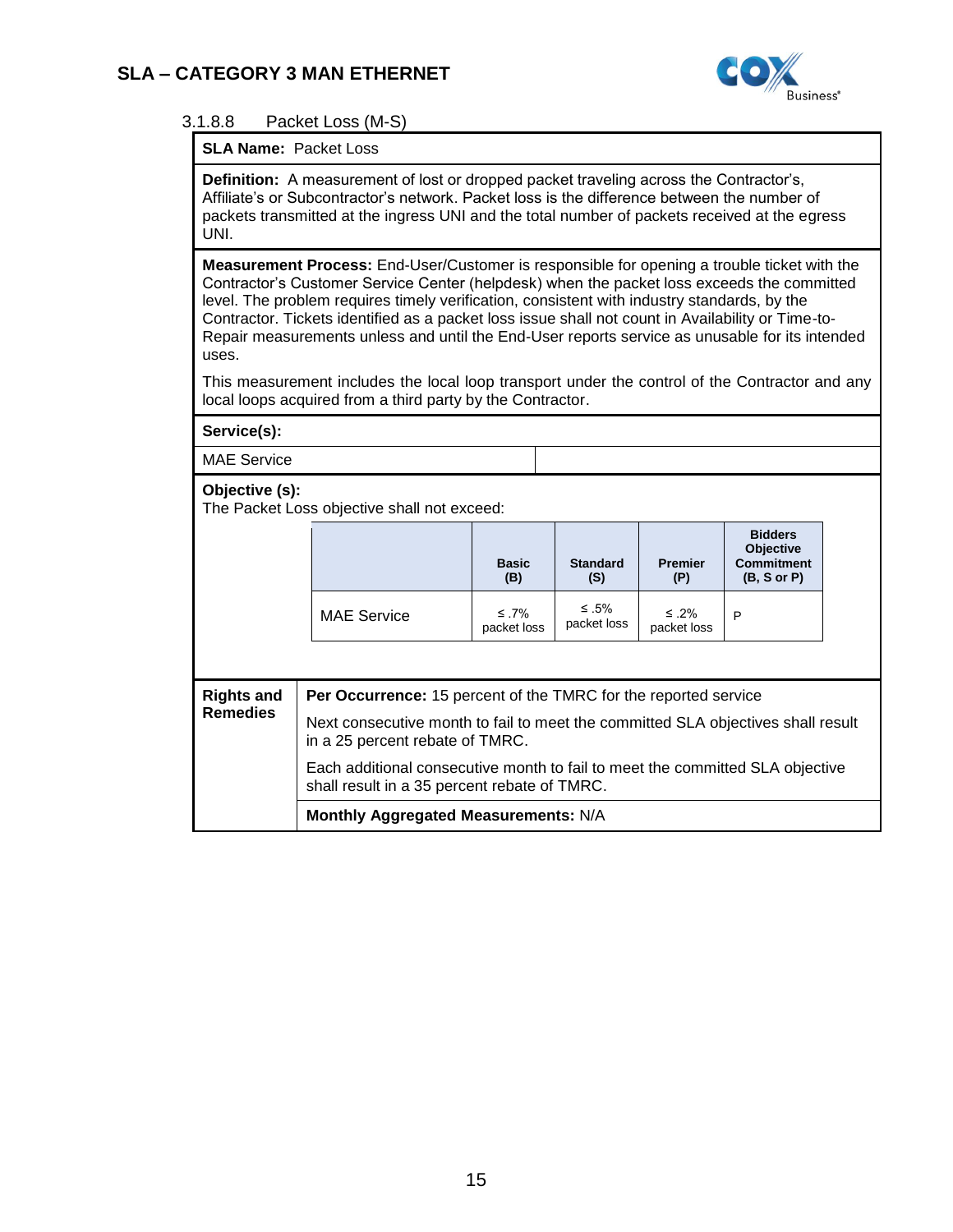

# 3.1.8.9 Provisioning (M-S)

# **SLA Name:** Provisioning

| <b>Definition:</b> Provisioning shall include new services, moves, adds and changes completed by the<br>Contractor on or before the due dates. The Provisioning SLA shall be based on committed<br>installation intervals established in this SLA or due dates negotiated between Customer and<br>Contractor documented on the Contractor's order confirmation notification or Contracted Service<br>Project Work SOW in accordance with IFB STPD 12-001-B Refresh Section B.2.5.4 #7<br>(Provisioning and Implementation). The Contractor shall meet the committed interval dates or due<br>date negotiated with the Customer. If the Customer agrees to a negotiated due date, the<br>negotiated due date supersedes the committed interval. At the Customer's discretion, if the scope<br>of the Service Request(s) meets the Coordinated or Managed Project criteria, negotiated due<br>dates will be established and documented in the Project Schedule per IFB STPD 12-001-B<br>Refresh Business Requirements Section B.6 (Contracted Service Project Work). |                                                                                                                                                                                                                                                                                                      |                                    |  |  |  |
|--------------------------------------------------------------------------------------------------------------------------------------------------------------------------------------------------------------------------------------------------------------------------------------------------------------------------------------------------------------------------------------------------------------------------------------------------------------------------------------------------------------------------------------------------------------------------------------------------------------------------------------------------------------------------------------------------------------------------------------------------------------------------------------------------------------------------------------------------------------------------------------------------------------------------------------------------------------------------------------------------------------------------------------------------------------------|------------------------------------------------------------------------------------------------------------------------------------------------------------------------------------------------------------------------------------------------------------------------------------------------------|------------------------------------|--|--|--|
| Provisioning SLAs have two (2) objectives:                                                                                                                                                                                                                                                                                                                                                                                                                                                                                                                                                                                                                                                                                                                                                                                                                                                                                                                                                                                                                         |                                                                                                                                                                                                                                                                                                      |                                    |  |  |  |
| Objective 1: Individual Service Request; and                                                                                                                                                                                                                                                                                                                                                                                                                                                                                                                                                                                                                                                                                                                                                                                                                                                                                                                                                                                                                       |                                                                                                                                                                                                                                                                                                      |                                    |  |  |  |
| Objective 2: Successful Install Monthly Percentage by Service Type.                                                                                                                                                                                                                                                                                                                                                                                                                                                                                                                                                                                                                                                                                                                                                                                                                                                                                                                                                                                                |                                                                                                                                                                                                                                                                                                      |                                    |  |  |  |
| Note: Provisioning timelines include extended demarcation wiring, when appropriate.                                                                                                                                                                                                                                                                                                                                                                                                                                                                                                                                                                                                                                                                                                                                                                                                                                                                                                                                                                                |                                                                                                                                                                                                                                                                                                      |                                    |  |  |  |
| <b>Measurement Process:</b>                                                                                                                                                                                                                                                                                                                                                                                                                                                                                                                                                                                                                                                                                                                                                                                                                                                                                                                                                                                                                                        |                                                                                                                                                                                                                                                                                                      |                                    |  |  |  |
|                                                                                                                                                                                                                                                                                                                                                                                                                                                                                                                                                                                                                                                                                                                                                                                                                                                                                                                                                                                                                                                                    | Objective 1: Individual Service Request: Install intervals are based on the committed installation<br>intervals established in this SLA or due dates negotiated between Customer and Contractor. This<br>objective requires the Contractor to meet the due date for each individual Service Request. |                                    |  |  |  |
| Objective 2: Successful Install Monthly Percentage per service Type: The Contractor shall sum all<br>individual Service Requests per service, as listed below, meeting the objective in the<br>measurement period (per month) and divide by the sum of all individual Service Requests due per<br>service in the measurement period and multiply by 100 to equal the percentage of Service<br>Requests installed on time. The Contractor must meet or exceed the objective below in order to<br>avoid the rights and remedies.                                                                                                                                                                                                                                                                                                                                                                                                                                                                                                                                     |                                                                                                                                                                                                                                                                                                      |                                    |  |  |  |
| Service (Features must be installed in<br>conjunction with the service except when<br>listed below)                                                                                                                                                                                                                                                                                                                                                                                                                                                                                                                                                                                                                                                                                                                                                                                                                                                                                                                                                                | <b>Committed</b><br><b>Interval</b><br>Calendar<br><b>Days</b>                                                                                                                                                                                                                                       | <b>Coordinated/Managed Project</b> |  |  |  |
| <b>MAE Service</b>                                                                                                                                                                                                                                                                                                                                                                                                                                                                                                                                                                                                                                                                                                                                                                                                                                                                                                                                                                                                                                                 |                                                                                                                                                                                                                                                                                                      |                                    |  |  |  |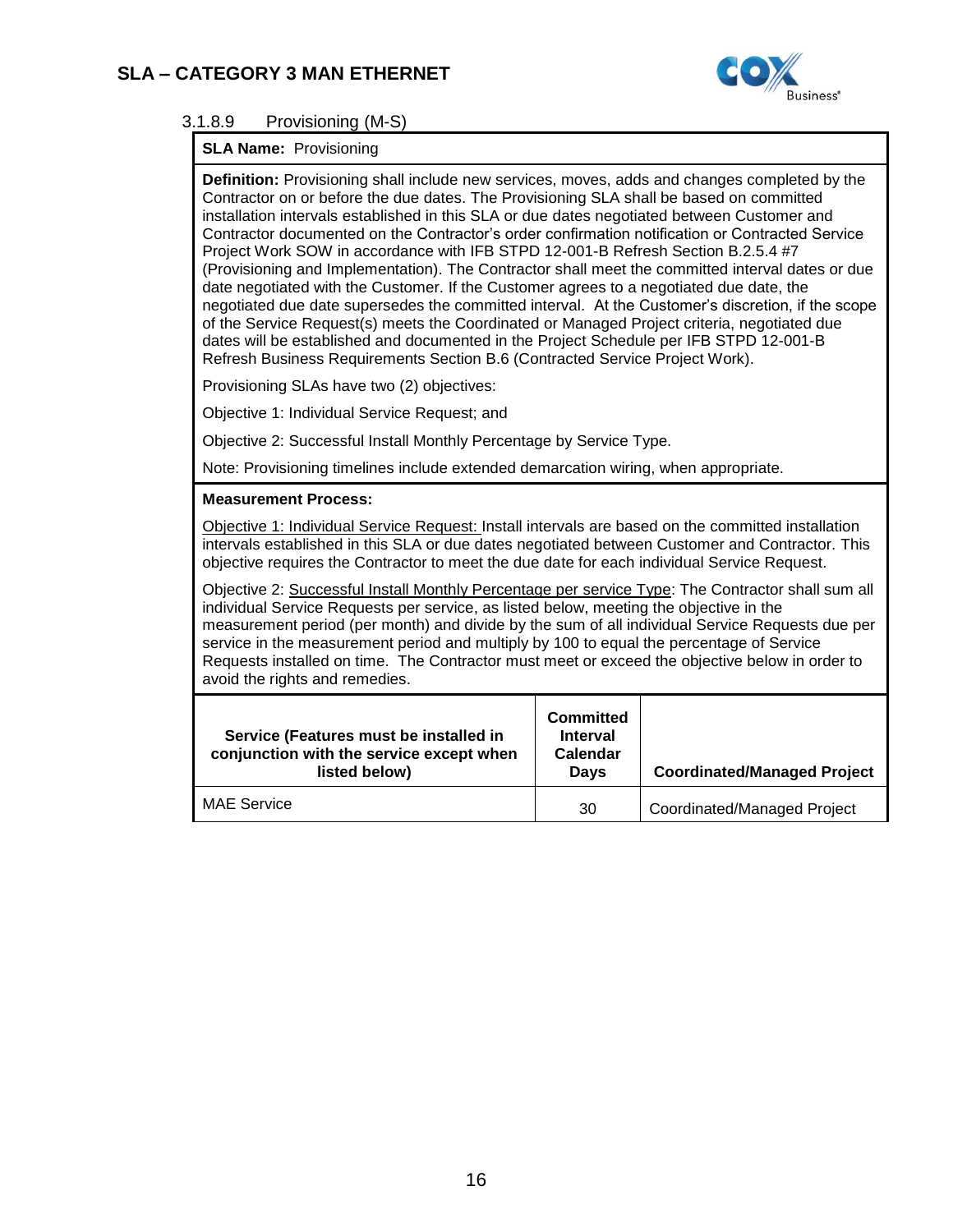

### **Objective (s):**

Objective 1: Individual Service Request: Service installed on or before the Committed Interval or negotiated due date.

Objective 2: Successful Install Monthly Percentage per Service:

|                                      |                                                                                                                                                                                                                                                                                                  |                    | <b>Basic</b><br>(B) | <b>Standard</b><br>(S) | <b>Premier</b><br>(P) | <b>Bidders</b><br><b>Objective</b><br><b>Commitment</b><br>$(S \text{ or } P)$ |  |  |
|--------------------------------------|--------------------------------------------------------------------------------------------------------------------------------------------------------------------------------------------------------------------------------------------------------------------------------------------------|--------------------|---------------------|------------------------|-----------------------|--------------------------------------------------------------------------------|--|--|
|                                      |                                                                                                                                                                                                                                                                                                  | <b>MAE Service</b> | N/A                 | $\geq 90\%$            | $\geq 95\%$           | P                                                                              |  |  |
| <b>Rights and</b><br><b>Remedies</b> | <b>Per Occurrence:</b><br>Objective 1: Individual Service Requests: 50 percent of installation fee credited to<br>Customer for any missed committed objective.                                                                                                                                   |                    |                     |                        |                       |                                                                                |  |  |
|                                      | <b>Monthly Aggregated Measurements:</b><br>Objective 2: 100 percent of the installation fee credited to Customer for all Service<br>Requests (per service type) that did not complete on time during the month if the<br>Successful Install Monthly Percentage is below the committed objective. |                    |                     |                        |                       |                                                                                |  |  |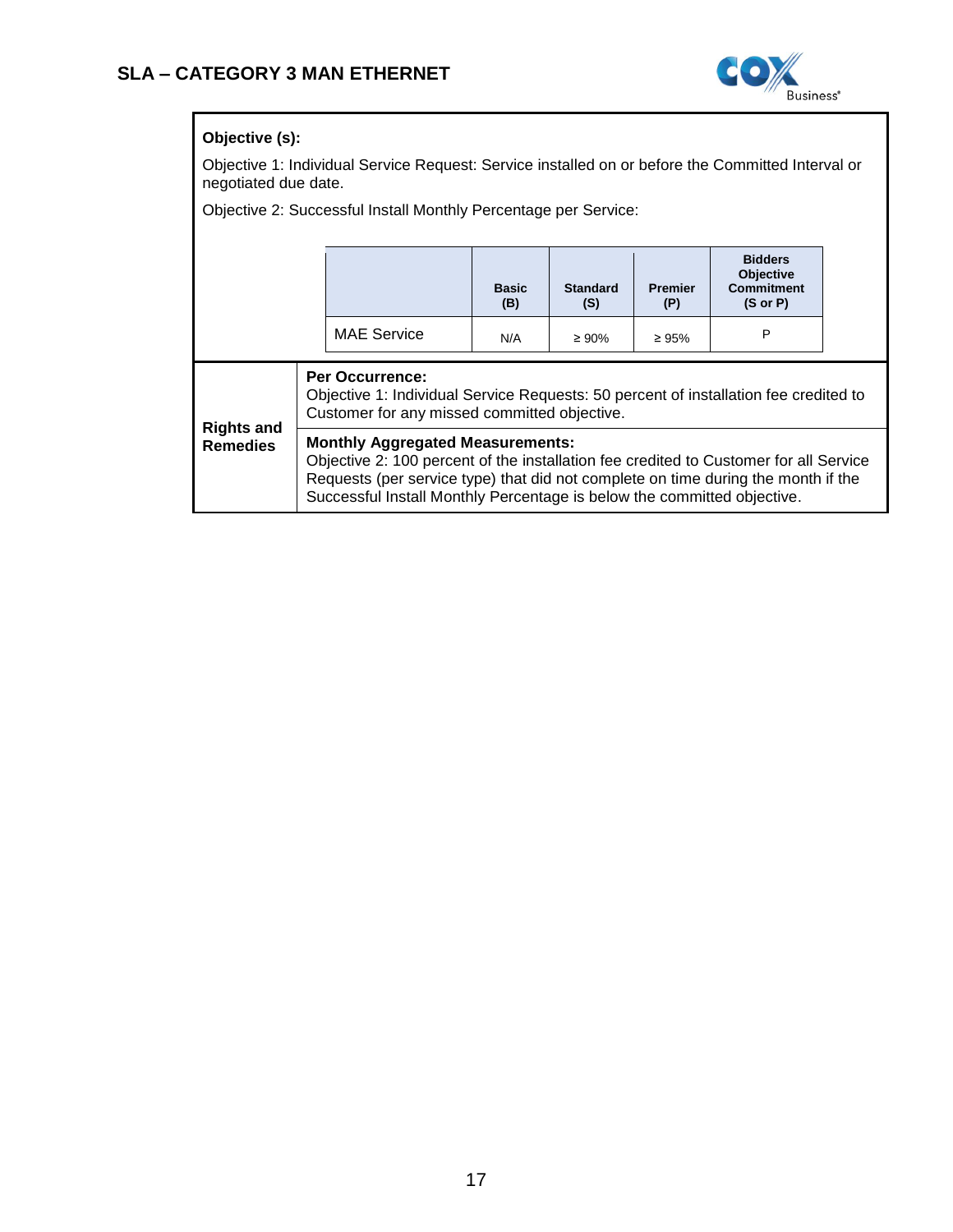

### 3.1.8.10 Time to Repair (TTR) (M-S)

**SLA Name:** Time to Repair (TTR)

**Definition:** A service outage that remains unresolved for more than the committed objective level.

**Measurement Process:** This SLA is based on trouble ticket Unavailable Time. The circuit or service is unusable during the time the trouble ticket is reported as opened until restoration of the service, minus SCC. If Customer reports a service failure as unresolved after the closure of the trouble ticket by the Contractor, the Unavailable Time shall be adjusted to the actual restoration time. This SLA is applied per occurrence.

**Service(s):**

MAE Service

#### **Objective (s):**

The Unavailable Time objective shall not exceed:

|                                      | <b>Service</b>                                                                                                                                                 | <b>Basic</b><br>(B) | <b>Standard</b><br>(S) | <b>Premier</b><br>(P) | <b>Bidders</b><br><b>Objective</b><br><b>Commitment</b><br>$(B \text{ or } S)$ |  |  |  |
|--------------------------------------|----------------------------------------------------------------------------------------------------------------------------------------------------------------|---------------------|------------------------|-----------------------|--------------------------------------------------------------------------------|--|--|--|
|                                      | <b>MAE Service</b>                                                                                                                                             | 6 hours             | 4 hours                | N/A                   | S                                                                              |  |  |  |
| <b>Rights and</b><br><b>Remedies</b> | Per Occurrence: 25 percent of the TMRC per occurrence for each service<br>(Circuit ID) out of service for a period greater than the committed objective level. |                     |                        |                       |                                                                                |  |  |  |
|                                      | Monthly Aggregated Measurements: N/A                                                                                                                           |                     |                        |                       |                                                                                |  |  |  |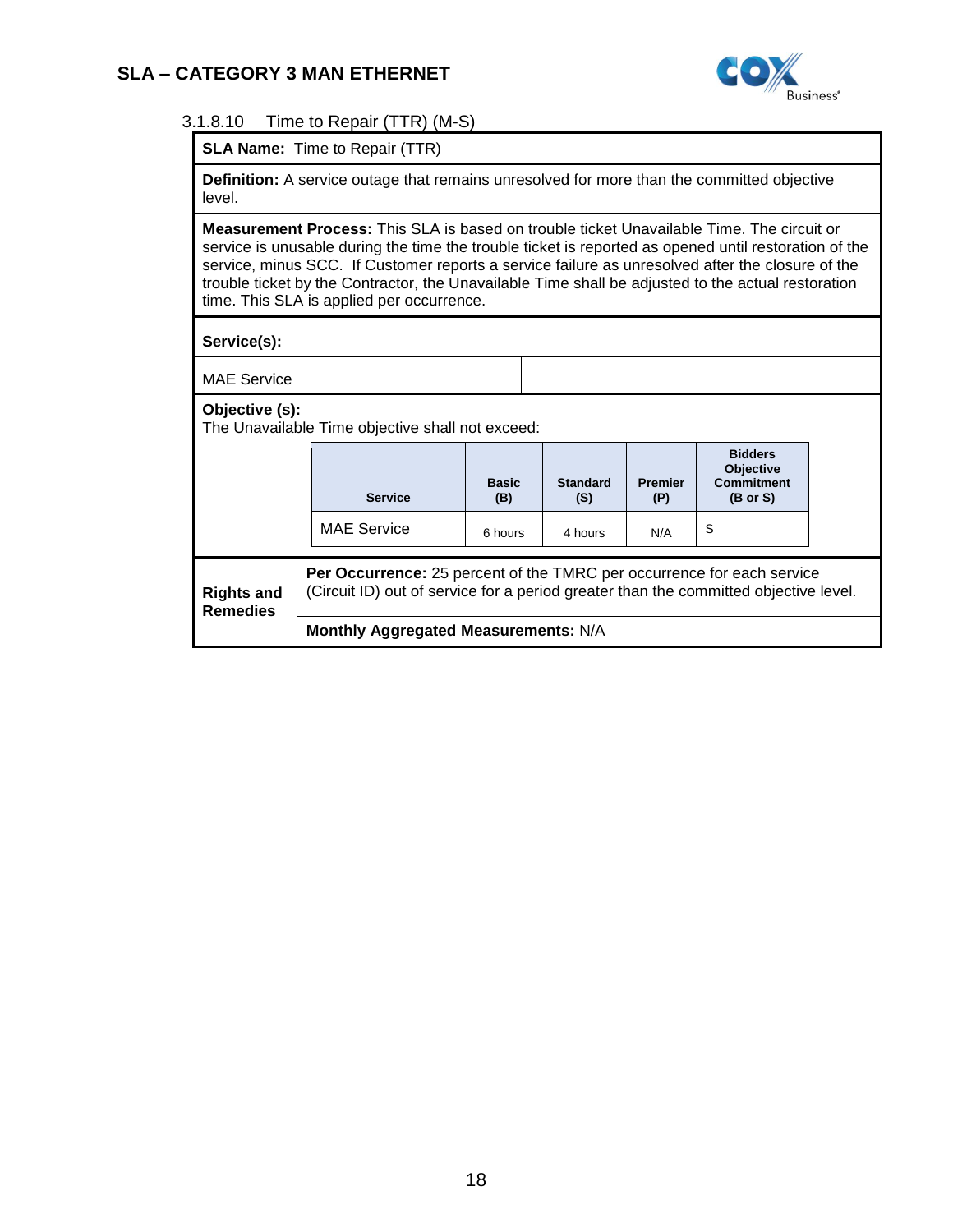

### 3.1.8.11 Managed Service Proactive Notification (M-S)

**SLA Name:** Managed Service Proactive Notification

**Definition:** The proactive outage notification provides credits if the Contractor fails to open a trouble ticket and notify Customer of an Outage for a managed router service. Notification to the Customer shall occur through means agreed to by Contractor and CALNET 3 CMO. An Outage is defined as an unscheduled period in which the managed router service is

interrupted and unavailable for use by Customer for 60 continuous seconds or more than 60 cumulative seconds within a 15-minute period measured by the Contractor.

**Measurement Process:** The Outage Duration start shall be determined by the first Contractor network alarm resulting from the outage-causing event or the opening of a trouble ticket by the Customer, whichever occurs first. The Contractor has fifteen (15) minutes (Notification Period) to notify the Customer from the start point of the first network alarm. The Contractor is in compliance with the proactive outage notification SLA if the Customer opened the trouble ticket prior to the network alarm or Customer is notified by the Contractor within the Notification Period.

**Service(s):** 

MAE Services, with Managed Router

**Objective (s):** 15 minutes

| <b>Rights and</b><br><b>Remedies</b> | <b>Per Occurrence:</b> Customer will receive a credit equal to ten percent of the<br>TMRC for Managed Internet Service (Circuit ID) that was impacted during an<br>outage if the Customer was not proactively notified within the notification period |
|--------------------------------------|-------------------------------------------------------------------------------------------------------------------------------------------------------------------------------------------------------------------------------------------------------|
|                                      | Monthly Aggregated Measurements: N/A                                                                                                                                                                                                                  |

#### 3.1.8.12 Unsolicited Service Enhancement SLAs

All unsolicited service enhancements shall be considered a feature of the service, and therefore shall be included as such under the SLAs as defined in this Section.

### 3.1.8.13 Proposed Unsolicited Offerings

The Contractor shall provide SLAs as defined in SLA Section [3.1](#page-0-0) for each unsolicited offering determined by the CALNET 3 CMO not to be a feature of a service or a component of an unbundled service identified in the technical requirements. SLA tables shall be amended after Contract award to include all new unsolicited services..